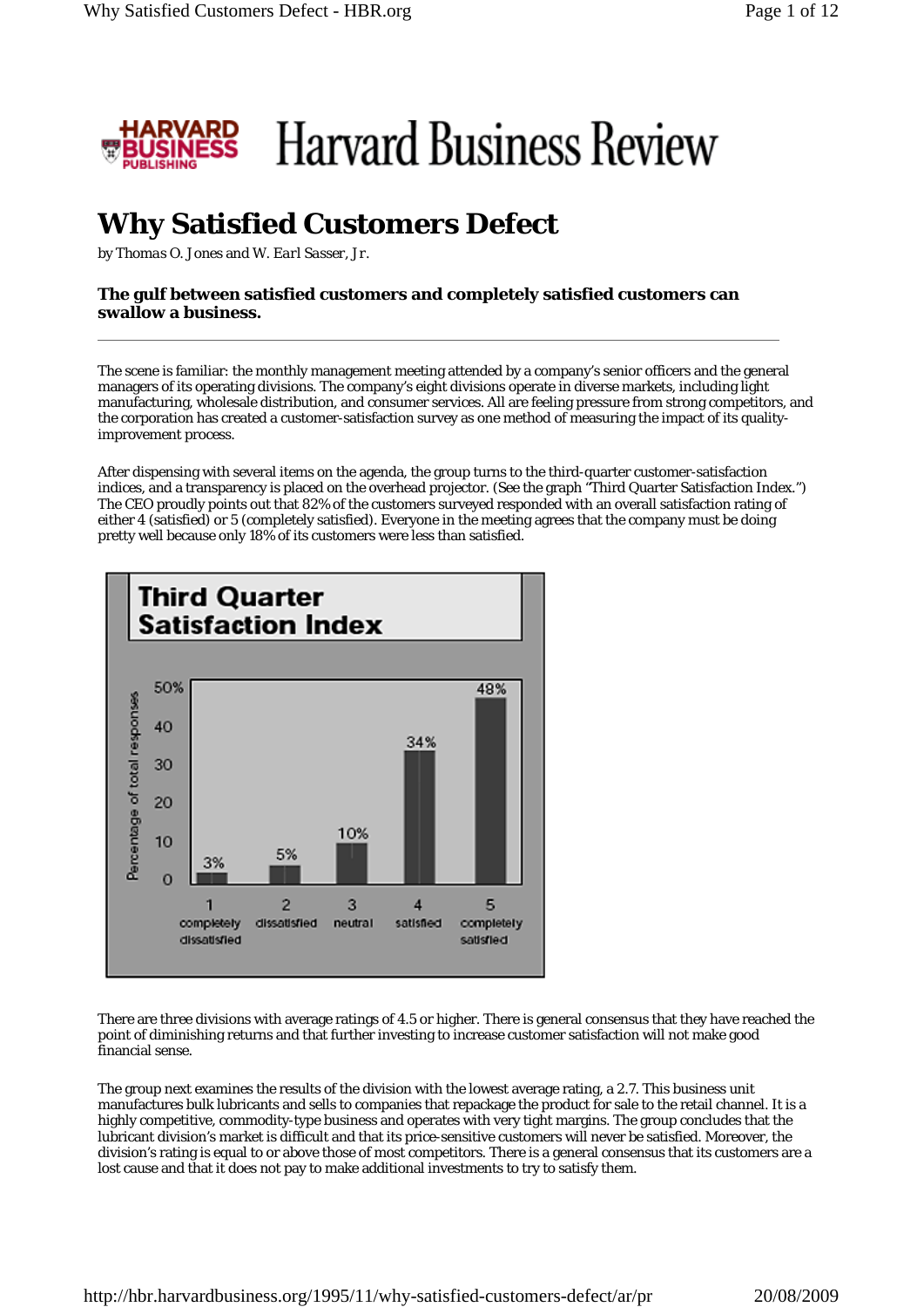Finally, the discussion turns to four business units whose customers generally are neutral or pleased but certainly not delighted. Two divisions manufacture large industrial machinery. Two other divisions provide after-market service for the products of both the company and its competitors. Each division has an average rating between 3.5 and 4.5, meaning that, although the majority of their customers are not dissatisfied or neutral, a significant number are. "Our battle plan is to find out what's making the least-satisfied customers mad and fix it!" the head of one industrial-machinery division says. The others nod in agreement.

Implicit in this discussion are a number of beliefs widely held by managers of the dozens of manufacturing and service companies we have studied. First, it is sufficient merely to satisfy a customer; as long as a customer responds with at least a satisfied rating (a 4), the company-customer relationship is strong. In other words, a level of satisfaction below complete or total satisfaction is acceptable. After all, this is the real world, where products and services are rarely perfect and people are hard to please. Second, the investment required to change customers from satisfied to completely satisfied will not provide an attractive financial return and therefore probably is not a wise use of resources. Indeed, there may even be instances—most notably, when competing in a cutthroat commodity market—where it doesn't pay to try to satisfy any customers. Finally, each division with a relatively high average rating (3.5 to 4.5) should focus on the customers in its lowest-satisfaction categories (1 to 2). Striving to understand the causes of their dissatisfaction and concentrating efforts on addressing them is the best use of resources.

The extensive research that we conducted on the relationship between customer satisfaction and customer loyalty, however, shows that these assumptions are deeply flawed. They either ignore or do not accord enough importance to the following aspects of the relationship:

• *Except in a few rare instances, complete customer satisfaction is the key to securing customer loyalty and generating superior long-term financial performance.* Most managers realize that the more competitive the market, the more important the level of customer satisfaction. What most do not realize, however, is just how important the level of customer satisfaction is in markets where competition is intense, such as hard and soft durables, business equipment, financial services, and retailing. In markets like these, there is a tremendous difference between the loyalty of merely satisfied and completely satisfied customers. (See the graph "How the Competitive Environment Affects the Satisfaction-Loyalty Relationship.") As the steep curve for the automobile industry shows, completely satisfied customers are—to a surprising degree—much more loyal than satisfied customers. To put it another way, any drop from total satisfaction results in a major drop in loyalty. The same applies to commodity businesses with thin profit margins; the potential returns on initiatives to increase satisfaction in such businesses can be as high as the return on initiatives in more profitable businesses. In fact, attempts to create complete customer satisfaction in commodity industries will often raise the product or service out of the commodity category. In most instances, totally satisfying the members of the targeted customer group should be a top priority.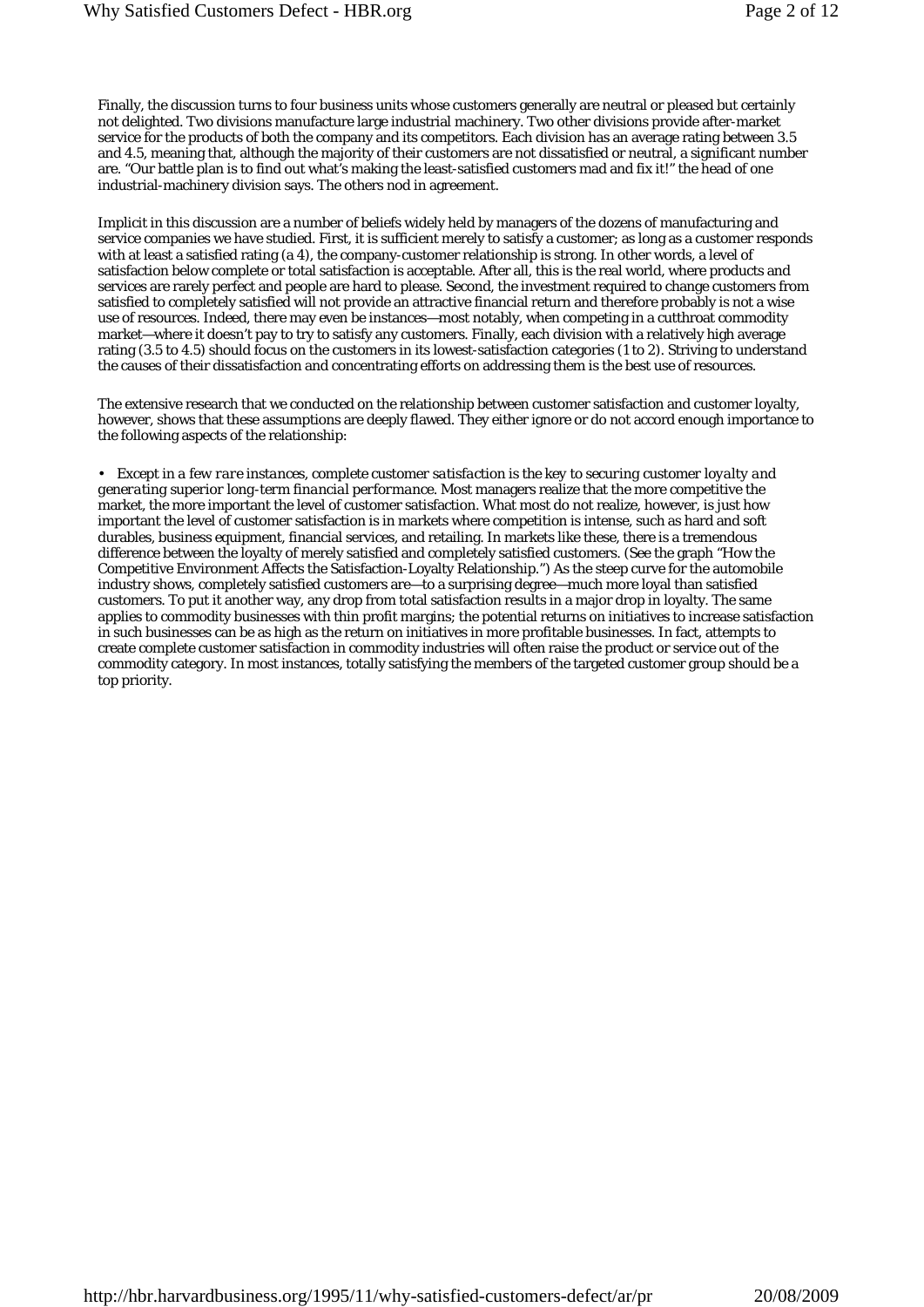

• *Even in markets with relatively little competition, providing customers with outstanding value may be the only reliable way to achieve sustained customer satisfaction and loyalty.* There are two types of loyalty: true long-term loyalty and what we call false loyalty. A variety of factors can generate false loyalty or make customers seem deeply loyal when they are not. They include: government regulations that limit competition; high switching costs such as the cost of changing hospitals in the middle of treatment; proprietary technology that limits alternatives; and strong loyalty-promotion programs such as frequent-flier plans. But we made a startling discovery about customers in such markets. Whenever these customers have choices and feel free to make a choice, they act like customers in markets with intense competition: They will only remain rock-solid loyal if they are completely satisfied. That is why seemingly loyal customers defect when they exhaust their frequent-flier miles, when they complete a course of treatment at a hospital, when a regulated market is deregulated, and when alternative technologies are offered. In such markets, it is the companies, rather than their customers, who ultimately have no choice. They must strive to provide their prized customers—those they can serve most profitably—with outstanding value. The message is clear: It is absolutely critical for a company to excel in both defining its target customers and delivering a product or service that completely meets their needs.

• *Very poor service or products are not the only cause—and may not even be the main cause—of high dissatisfaction. Often the company has attracted the wrong customers or has an inadequate process for turning around the right customers when they have a bad experience.* Customers typically fall into one of two categories: the right customers, or target group, whom the company should be able to serve well and profitably, and the wrong customers, whose needs it cannot profitably serve. Having the wrong customers is the result of a flawed process for attracting or obtaining customers. The company that retains difficult-to-serve, chronically unhappy customers is making an expensive long-term mistake. Such customers will continually utilize a disproportionate amount of the company's resources, will hurt the morale of frontline employees, and will disparage the company to other potential customers. Managers should actively discourage such people or organizations from remaining customers and should do their best not to attract others like them. On the other hand, managers of companies that are generally delivering high-quality services or products obviously want to keep their targeted customers and should strive to make amends when, inevitably, something goes wrong. Marked unhappiness among targeted customers often means a problem was not resolved to their satisfaction.

• *Different satisfaction levels reflect different issues and, therefore, require different actions.* The levels of satisfaction among targeted customers are a good indicator of the level of quality of the products or services that they are receiving. But the way to raise the level of customer satisfaction from neutral to satisfied or from satisfied to completely satisfied is not just a matter of doing a better job of delivering the same value or experience that the company is currently delivering. There are four elements that affect customer satisfaction: the basic elements of the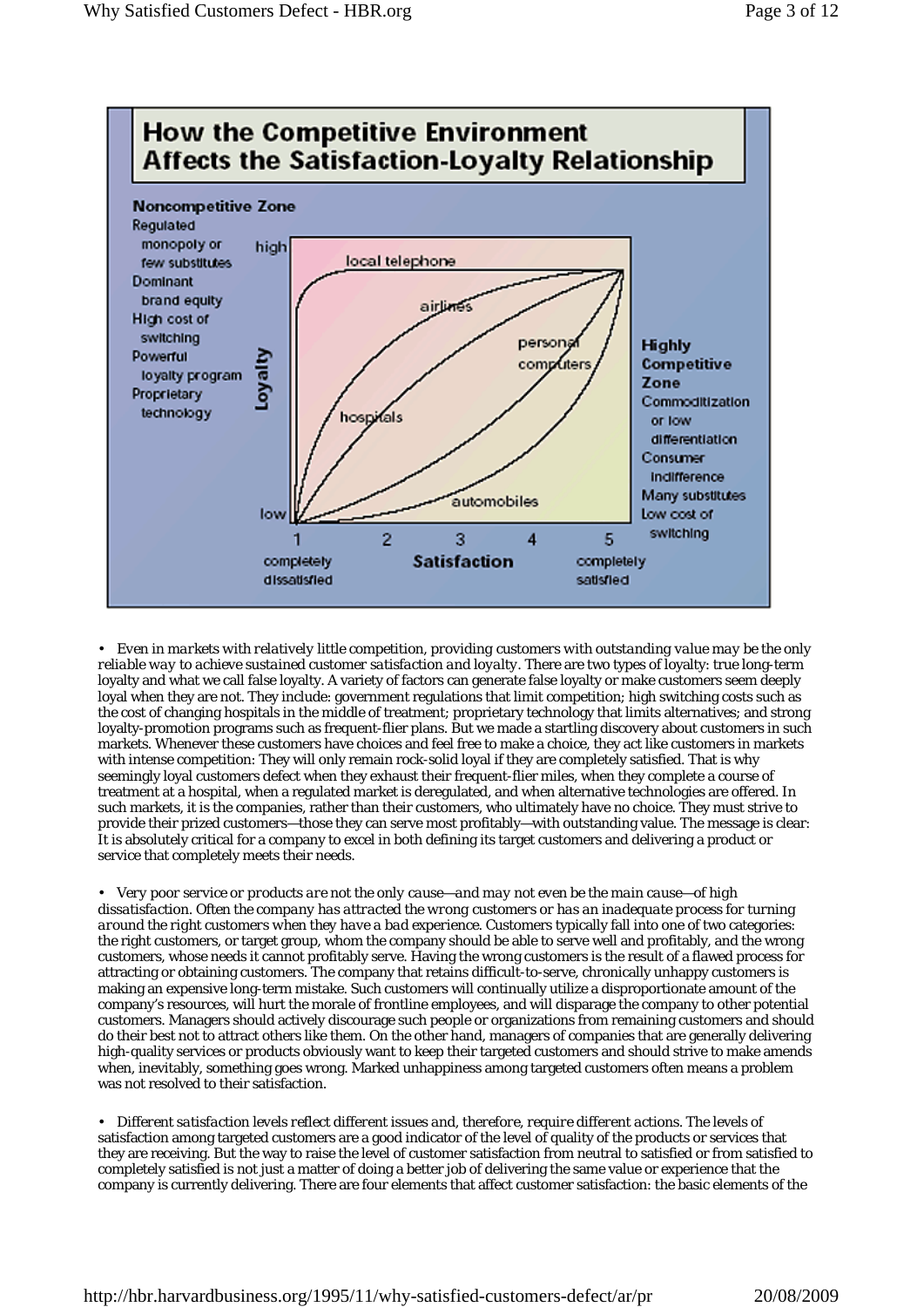product or service that customers expect all competitors to deliver; basic support services such as customer assistance or order tracking that make the product or service incrementally more effective and easier to use; a recovery process for counteracting bad experiences; and extraordinary services that so excel in meeting customers' personal preferences, in appealing to their values, or in solving their particular problems that they make the product or service seem customized. As we will discuss later, the satisfaction or dissatisfaction level of the majority of a company's customers helps determine which of these elements the company should focus on delivering.

• *Even though the results of customer-satisfaction surveys are an important indicator of the health of the business, relying solely on them can be fatal.* Customer-satisfaction surveys can generate valuable information that enables a company to compare the performance of one business unit or several business units in different time periods and locations. They can provide leading indicators of market shifts and can provide a clear sense of the product or service attributes that individual customers most desire. However, customer-satisfaction surveys cannot supply the breadth and depth of information about customers needed to guide the company's strategy and productinnovation process. Satisfaction surveys alone will not enable a company to fend off new competitors or to keep products and services attuned to customers' changing needs. For this reason, companies must also utilize a variety of other methods to listen to existing, potential, and former customers. (See the insert "How to Listen to Customers.")

How to Listen to Customers (Located at the end of this article)

### **The Satisfaction-Loyalty Link**

Executives at Xerox Corporation, which had conducted in-depth satisfaction studies of its office-products customers, played a major role in helping us define our research project. Xerox's intense interest in measuring customer satisfaction sprang from a set of beliefs that we share. High-quality products and associated services designed to meet customer needs will create high levels of customer satisfaction. This high level of satisfaction will lead to greatly increased customer loyalty. And increased customer loyalty is the single most important driver of long-term financial performance. Separate research has validated these beliefs. (See "Zero Defections: Quality Comes to Services," by Frederick F. Reichheld and W. Earl Sasser, Jr., HBR September-October 1990.)

Although these assumptions might seem relatively simple, one discovery by Xerox shattered conventional wisdom: Its totally satisfied customers were six times more likely to repurchase Xerox products over the next 18 months than its satisfied customers. The implications were profound: Merely satisfying customers who have the freedom to make choices is not enough to keep them loyal. The only truly loyal customers are totally satisfied customers.

#### **The Research.**

Xerox's discovery intrigued us. Was this relationship between satisfaction and loyalty unique to Xerox? To investigate, we scrutinized more than 30 individual companies and analyzed data from five markets with different competitive environments and different types of customer relationships. The five markets were automobiles, personal computers purchased by businesses, hospitals, airlines, and local telephone services. To measure customer loyalty, we decided to rely mostly on customers' stated intent to repurchase products or services. (See the insert "Measures of Loyalty.") We selected the five markets for particular reasons.

Measures of Loyalty (Located at the end of this article)

• *Automobiles.* We chose automobiles to test whether Xerox's discovery—that its completely satisfied customers were significantly more likely to repurchase its products than its simply satisfied customers—was a fluke or the norm in highly competitive markets. By highly competitive markets we mean those in which there are many alternative products or services offered, the cost of switching is low, or the product is not important to the buyer (that is, where a valid substitute is no purchase at all). Our data on the buyers of 32 automobile models were provided by Robert Lunn of J.D. Power and Associates, the market-research company based in Agoura Hills, California. J.D. Power surveyed these individuals one year after they had purchased their vehicles. The 32 nameplates included both foreign and domestic models with high, medium, and low prices.

• *Personal Computers for Businesses.* We studied this industry to explore the satisfaction-loyalty relationship in a market where the user is not the actual purchaser. Although the personal-computer market is highly competitive, considerable barriers prevent individual business users from switching to another manufacturer's personal computer: for example, centralized purchasing and corporate standards. On the other hand, central purchasing departments do periodically reconsider their suppliers. And in the last ten years, corporate purchasing departments have placed a greater focus on pleasing their customers: the actual users of the equipment they buy. To test how satisfaction affected the loyalty of the end users, we analyzed data from J.D. Power's 1994 survey of more than 2,000 business users of personal computers.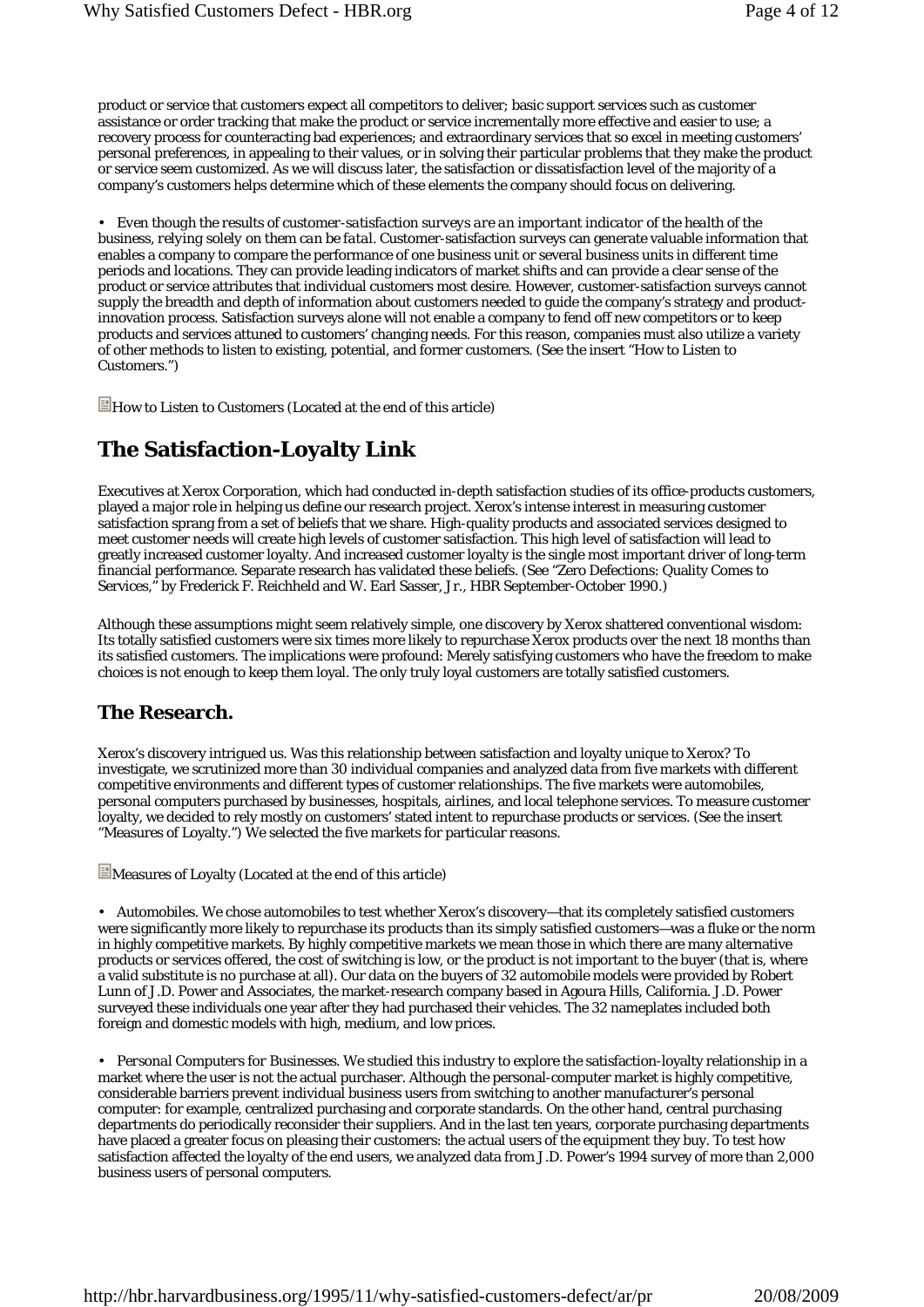• *Hospitals.* We chose the hospital market because of two interesting characteristics: Although it is shifting from a market dominated by semi-monopolies to one characterized by intense competition, there still remain significant barriers that impede end users (patients) from switching. Several factors affect the choice of a particular hospital. The patient's physician, health maintenance organization, or insurer often determines where he or she goes for treatment; after beginning treatment in a hospital, a patient tends to complete treatment there; and finally, in many parts of the country, there is only one hospital within a convenient distance. Nonetheless, there are moments when the barriers drop and patients can and do switch. To test how these kinds of barriers affect the satisfaction-loyalty relationship, we relied on data taken from 10,000 surveys of patients treated at nearly 82 hospitals in a range of locations in the United States. David Furse, president of NCG Research—a company based in Nashville, Tennessee, that measures service quality and customer satisfaction in the health care industry—provided us with the data.

• *Airlines.* This market interested us because it is one in which the varying level of competition on routes and strong loyalty-promotion programs affect purchasing decisions. Since airlines are relatively efficient in responding to competitors' price changes, most people flying on a particular route heavily base their purchasing decisions on two other factors: time of departure and frequent-flier programs. Although some routes are highly competitive, the fact of the matter is that people who have to go to a certain place at a certain time often have few if any alternatives: The route is a virtual monopoly. To explore the impact of all these factors on the satisfaction-loyalty relationship, we analyzed data from a survey that J.D. Power conducted in the first quarter of 1994. The survey questioned approximately 20,000 passengers who used the eight largest domestic airlines and flew on 72 routes.

• *Local Telephone Services.* We analyzed data provided by a Bell operating company to explore the nature of the relationship in actual or virtual monopolies, in which satisfaction seems to have little impact on loyalty. More specifically, we wanted to understand better how the satisfaction-loyalty relationship might change if the competitive environment suddenly changed—a critical issue for monopolies facing deregulation, global competition, and technological change. By actual or virtual monopolies, we mean companies that operate in markets where, thanks to government regulations, proprietary technology, or very strong brand equity, there is little or no competition. Others in this category include: electrical utilities; cable television providers; transportation utilities with special rights of way; companies with brand identities that are so strong that the customers perceive there to be no other choice; and companies in competitive industries where the barriers that prevent customers from switching to another supplier are high (a restaurant at the top of a ski lift, for example).

#### **The Indications.**

Of the five markets, local telephone service, with nearly complete control over customers, was the only one for which the relationship between satisfaction and loyalty turned out exactly as one would expect. Customers remained loyal no matter how dissatisfied they were. But our study of other actual or virtual monopolies did yield one vitally important discovery: When the source of a monopoly's hold on customers suddenly disappears—whether the cause is deregulation, the emergence of an alternative technology, or the arrival of new competitors—the curve can snap into the shape of a highly competitive market in an astonishingly short period of time.

According to conventional wisdom, the link between satisfaction and loyalty in markets where customers have choices is a simple, linear relationship: As satisfaction goes up, so does loyalty. But we discovered that the relationship was neither linear nor simple. To a much greater extent than most managers think, completely satisfied customers are more loyal than merely satisfied customers.

In markets where competition is intense, we found a tremendous difference between the loyalty of satisfied and completely satisfied customers. In the automobile industry, even a slight drop from complete satisfaction created an enormous drop in loyalty. This dramatic phenomenon is not limited to markets for manufactured products: It also occurs in services. In his study of the loyalty of retail-banking depositors, John Larson, a vice president of Opinion Research Corporation in Princeton, New Jersey, found that completely satisfied customers were nearly 42% more likely to be loyal than merely satisfied customers.

How about the curves for hospitals, airlines, and personal computers sold to businesses—industries whose holds on customers fall somewhere between automobiles and local telephone services? They also held surprises. We discovered that customer satisfaction in those industries, too, can affect customer loyalty much more than managers generally assume. Equally if not more important, we discovered that at certain times or under certain circumstances, satisfaction has a much bigger impact on loyalty. In these cases, the curve can snap into the shape of a curve of a more competitive—even a highly competitive—market.

Of the three midrange markets, the steepest drop in the loyalty of end users relative to satisfaction was in the business-PC market. Why should manufacturers of personal computers care? Why should manufacturers care? Because, when the time comes for IT or purchasing departments to replace the current generation of PCs, end-user satisfaction may suddenly have a big impact on customer loyalty. The curve snaps.

The next steepest drop in loyalty occurred in the hospital market—and it promises to become steeper as competition in the industry intensifies. Nonetheless, most hospitals are still operating as if they had little effective competition.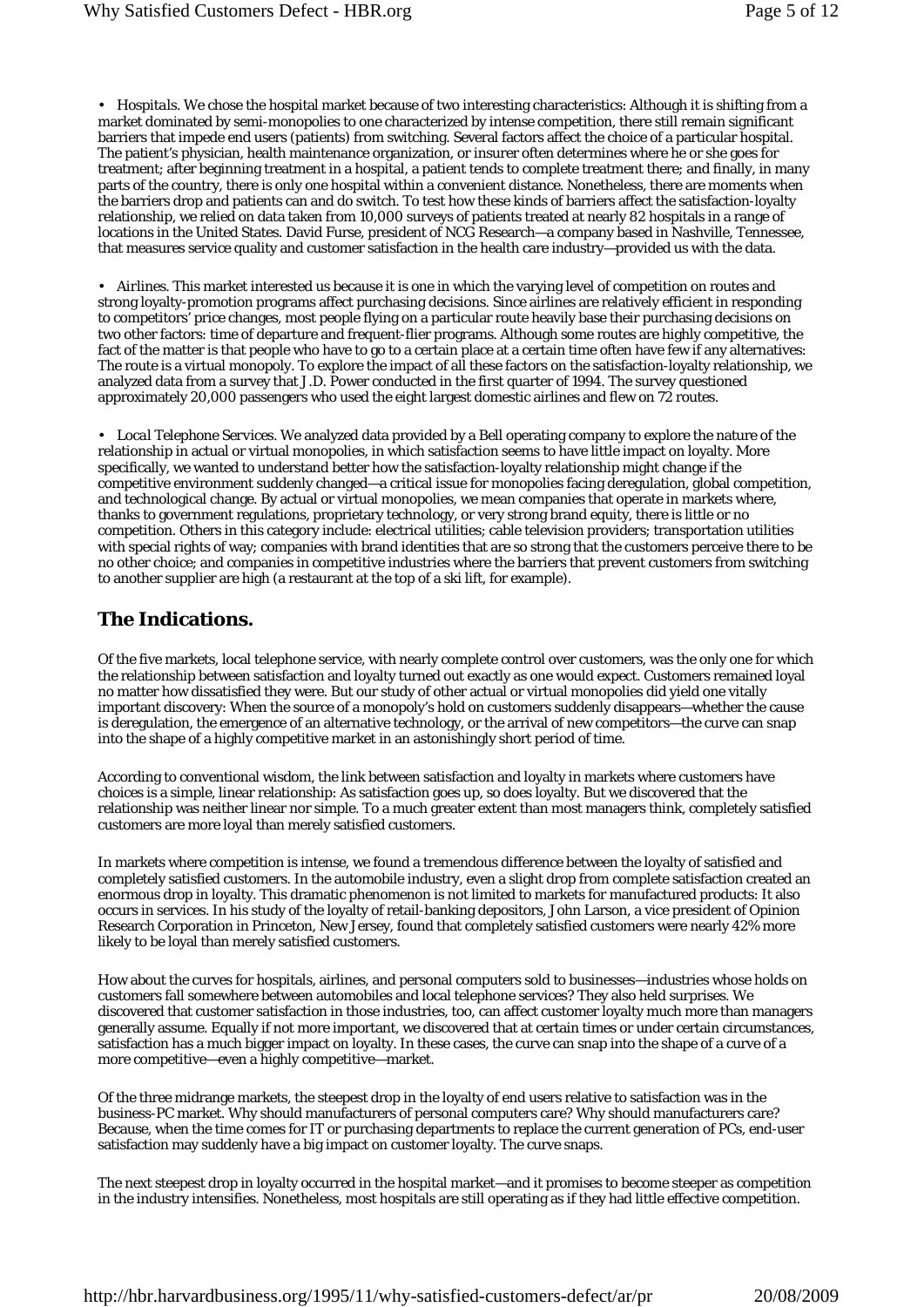They continue to place little emphasis on patient satisfaction. One can speculate about the reasons. Perhaps their managers think that the centralization of purchasing power makes health maintenance organizations and insurers, rather than individuals, the ones to please. Perhaps they think this centralization will only raise the barriers that block dissatisfied patients from switching. If so, they may be in for a shock. After all, many HMOs and insurers provide their subscribers with a menu of hospitals from which to choose. Moreover, individuals often can switch health plans if they don't like the hospitals on the menu—a fact not lost on HMOs. Although a patient may not be free to change hospitals at any time, there will be a time when the patient or HMO or insurer can. The curve snaps.

In mixed markets such as airlines, achieving a high level of customer satisfaction matters for several reasons. Although a combination of limited choice and artificial restraints such as frequent-flier programs often cause even completely dissatisfied airline customers to remain fairly loyal, the relationship between satisfaction and loyalty does resemble a competitive market on routes where several carriers offer flights at around the same time. This fact means that complete customer satisfaction is very important on both competitive routes and monopoly routes. Why is it important on monopoly routes? Because, as several larger airlines have learned, customers who have suffered years of mediocre or poor service on such routes can still take their revenge. When traveling on other routes where there is competition, they can choose another airline. And if a new, lower-priced competitor suddenly challenges the monopoly, even a frequent-flier program will not be enough to retain them.

Take heed. Although customers sometimes defect en masse, their departure may also occur in harder-to-spot dribs and drabs or spurts. Patients typically defect only after completing a course of treatment. An advertising agency client may defect only when it is time to undertake a new marketing campaign. A major corporate customer may defect from a bank only when an account executive with whom the customer had a personal relationship leaves. In these cases, the business is suddenly operating in a more competitive environment. The curve snaps. It is a time of maximum vulnerability for the company. And if it takes a while to lose such customers, it takes just as long to recapture them once they have moved to another supplier.

What is the overarching lesson? Customers are reasonable, but they want to be completely satisfied; if they are not and have a choice, they can be lured away easily. (See the table "They Suffered the Consequences.") In today's turbulent world, measuring customers' outward loyalty does not suffice. Nor does knowing whether the satisfactionloyalty relationship a company enjoys with the majority of its customers is the norm for its market. It is essential to understand what portion of customers' seeming loyalty is true loyalty based on a company's delivery of superior value and what part is artificial. Measuring customer satisfaction is one of the safest ways to obtain this information. If there is a solid likelihood that the level of competition in a market is going to increase, it is obviously better to seek to increase customer satisfaction before the curve snaps than after. The safest approach is to seek total customer satisfaction.

| <b>They Suffered the Consequences</b> |  |  |
|---------------------------------------|--|--|
|---------------------------------------|--|--|

| <b>Industries or Companies</b><br><b>That Experienced a Rapid Change</b><br>in Customer Loyalty | <b>Reason for Shift in</b><br><b>Customer Loyalty</b> |
|-------------------------------------------------------------------------------------------------|-------------------------------------------------------|
| Telecommunications, airlines,<br>electrical power, savings and<br>loan associations             | Deregulation                                          |
| Xerox, Roche (Valium)                                                                           | Loss of patent protection                             |
| Electronics, U.S. auto industry                                                                 | Entrance of new competitors                           |
| American Express, IBM                                                                           | Reduction in brand dominance                          |
| IBM, Digital Equipment Corporation                                                              | Advent of new technologies                            |

Consequently, most managers should be concerned rather than heartened if the majority of their customers fall into the satisfied category. Those customers have reasons for not being completely satisfied. Some element (or elements) of their experience with the company was not acceptable, and that shortfall in performance is sufficient for them to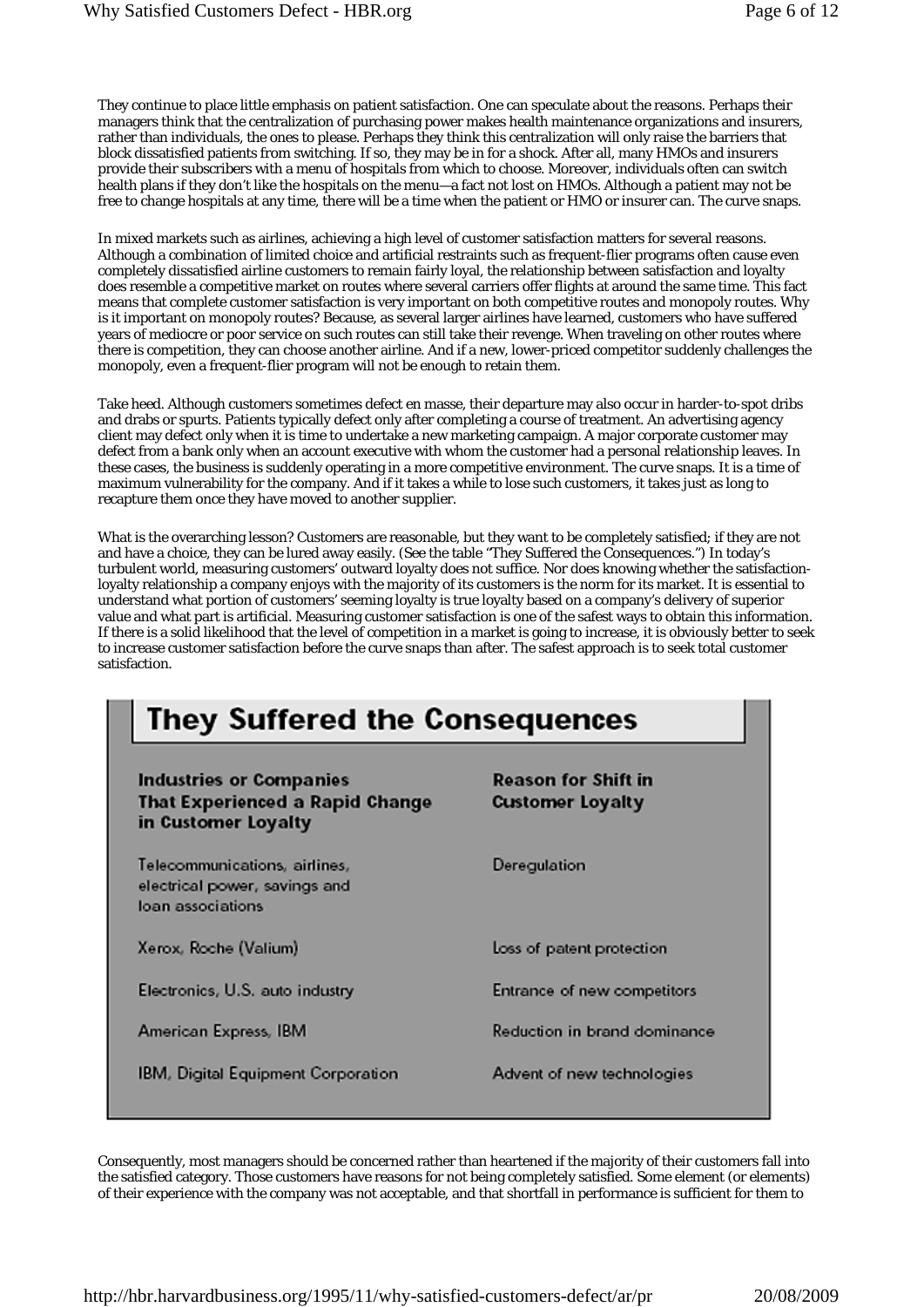consider alternatives. Some might ask, Then why did these customers say they were satisfied in the first place? The answer is: Regardless of how they feel, customers of companies with reasonably good product or service quality tend to find it difficult to respond negatively to customer-satisfaction surveys. As a result, their satisfaction responses typically fall in the upper end of the scale—a 4 or 5 on a scale of 1 to 5. Rather than thinking of customers as loyal or disloyal, managers would be better off treating them as three separate groups. (See the table "Interpreting Levels of Satisfaction.")

| <b>Interpreting Levels of Satisfaction</b> |                      |                                 |  |
|--------------------------------------------|----------------------|---------------------------------|--|
| Response                                   | <b>Description</b>   | Loyalty                         |  |
| 5                                          | completely satisfied | very loyal                      |  |
| $3-4$                                      | satisfied            | easily switched to a competitor |  |
| $1-2$                                      | dissatisfied         | very disloyal                   |  |

Like the managers of the company described at the beginning of this article, most managers probably would be happy to learn that 82% of their customers fell into category 4 or 5. The more appropriate reaction would be, "We have a problem. Only 48% of our customers are completely satisfied, and 52% are up for grabs."

## **Using Customer-Satisfaction Information**

Customer-satisfaction information can be a critical barometer of how well a company is serving its customers. This information also can show a company what it needs to do to increase its customer satisfaction level by level until the majority of its customers are totally satisfied. The key is understanding what customers are saying when they provide various responses.

The first step is to make the measurement of customer satisfaction and loyalty a priority and to ensure that the process is unbiased, consistent, broadly applied, and able to capture and store information on individual customers. The process should be unbiased because typically there are forces within the company that will attempt to distort it for their own purposes. It should be consistent so that period-to-period changes have meaning. It should be broadly applied so that products, locations, and business units can be compared in order to help managers decide how to use the company's limited resources most effectively. Last but not least, the measurement process should capture information on individual customers so that the company can tailor its satisfaction-improvement programs to its individual customers' situations.

The second step is to create a curve by plotting individual customer responses. In addition to assessing how satisfied or dissatisfied customers are, managers should compare their company's curve with those shown in the industries we surveyed and consider the factors that shaped their own company's curve. Is the company retaining its customers through false-loyalty mechanisms, or is their loyalty the result of the value that the company provides through its product or services?

The third step is to determine the most appropriate strategies for raising customer satisfaction. (See the table "How to Decide What Actions to Take.")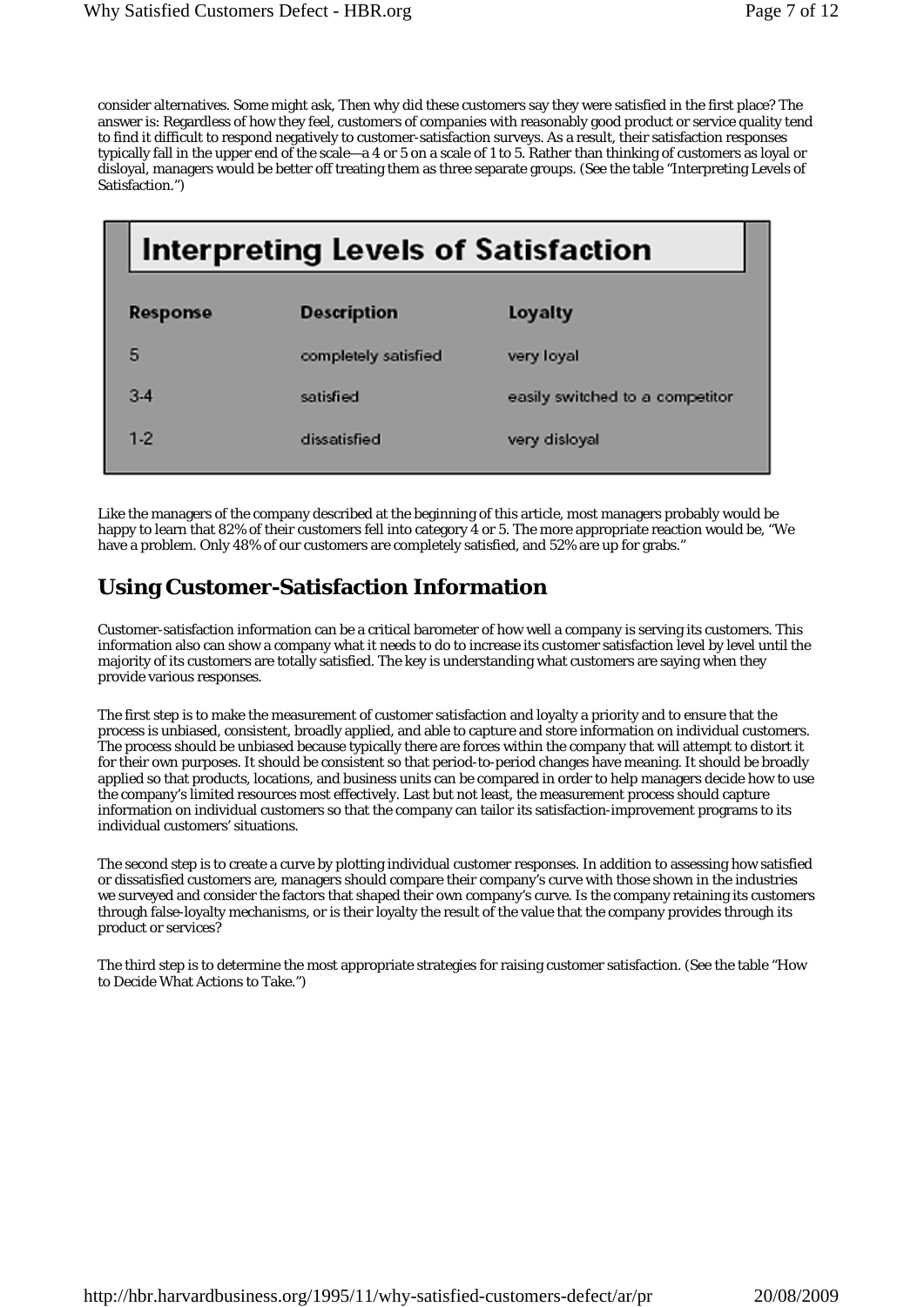# **How to Decide What Actions to Take**

|         | <b>Bulk of Responses</b> | <b>Strategic Response</b>                                                                                                                   |
|---------|--------------------------|---------------------------------------------------------------------------------------------------------------------------------------------|
| Stage 1 | 2-3 (dissatisfied)       | Deliver the basic product or<br>service elements as expected<br>of anyone in the industry                                                   |
| Stage 2 | 3-4 (neutral)            | Provide an appropriate range<br>of supporting services<br>Develop proactive service<br>recovery to make amends<br>when something goes wrong |
| Stage 3 | 4-5 (satisfied)          | Understand and achieve results<br>in customers' terms                                                                                       |

A dissatisfied customer is probably having problems with the core value of the company's product or service—the basic elements that customers expect everyone in the industry to be able to provide. Although it may seem obvious that the basic product desired by customers often shifts as competitors improve, new competitors arrive, and new technologies redefine the game, it is even more obvious from business history that keeping up with such shifts is one of management's most difficult challenges. The match between the basic product or service and the customers it is designed to serve must be reviewed continually to ensure that there is still a good fit.

A neutral customer is probably happy with the basic product or service but would like to be offered a consistent set of support services. And to ensure that neutral and satisfied customers do not slip back into the realm of the dissatisfied if bad luck happens to strike, companies also need highly responsive recovery processes. Well-designed support services—and they almost always are *services*—make the basic product or service easier to use or more effective. And recovery processes help the customer get back on track if problems occur.

The vast majority of companies that excel in satisfying customers rank the ability to react when something goes wrong as one of the most important factors in satisfying customers. That ability greatly influences whether customers heap scorn or praise on the company when talking to others. (See the insert "Apostles and Terrorists: A Company's Best Friends and Worst Enemies.") Strong recovery processes are especially vital in industries such as airlines, automobiles, production equipment, and mail-order retailing—businesses in which the product or service is complex or some delivery and servicing processes lie outside the company's control.

E Apostles and Terrorists (Located at the end of this article)

A completely satisfied customer typically believes that the company excels in understanding and addressing his or her personal preferences, values, needs, or problems. To figure out how to satisfy customers in this fashion, a company has to excel at listening to customers and interpreting what they are saying. $^1$ 

Consider the experience of having a car repaired. A customer's basic goal is to have it fixed properly. To obtain a relatively neutral customer, a dealership or service station must repair the customer's vehicle competently. In the last decade, a large number of dealerships have expanded their services to include overnight and express drop-off, loaner vehicles, and free washing and waxing. Some also have instituted the practice of checking back with customers within 24 hours to make sure the problem was properly fixed, and a handful of really great dealerships check again after two weeks. If there is still a problem, fixing it becomes the top priority. These value-added support and recovery services are crucial for moving customers from neutral to satisfied. In recent years, dealerships that sell Japanese cars—most notably, Lexus dealerships—have reexamined the car-servicing experience from the customer's perspective. They found that what most customers want is to have their car repaired with minimum inconvenience and that *their* definition of the car-servicing experience includes taking the car to the dealership, arranging for transportation while it is in the shop, and picking it up once it is fixed. These dealers *completely satisfy* customers by picking up their cars at their homes or offices, leaving loaner vehicles, competently repairing, cleaning, and waxing the cars, returning them later in the day, picking up the loaners—and, of course, checking later to make sure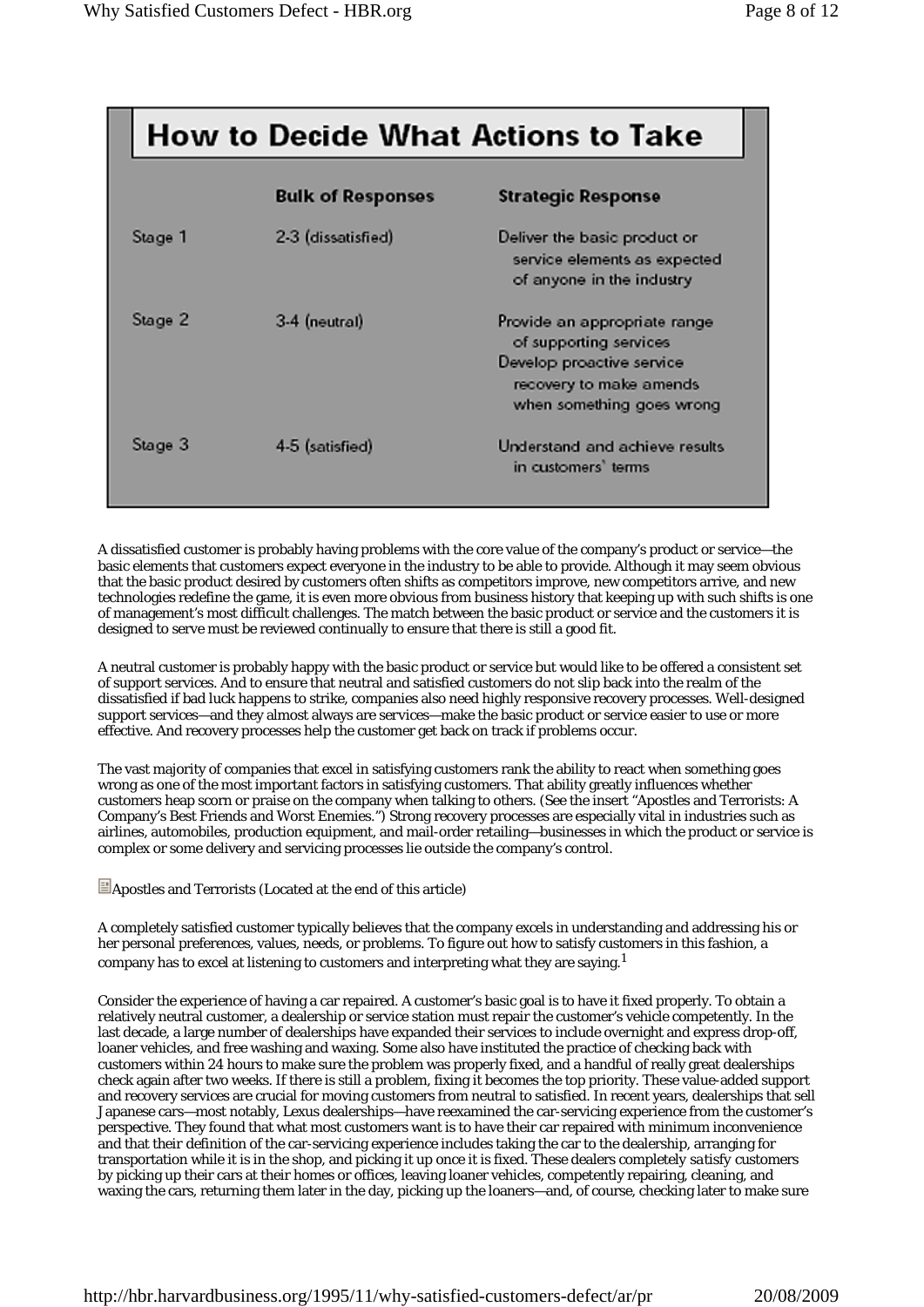that the cars were properly repaired.

An independent multiplex movie theater that we came across in the Southwest last year is another example of a business that excels in figuring out what its customers really want and giving it to them. Its managers discovered that customers' actual movie-going experience started about two blocks from the theater, where the typical customer, especially one who is running a bit late, enters the traffic approaching the parking lot and starts to become anxious about parking and purchasing a ticket. To address such concerns, the theater's managers placed attendants two blocks from the theater to sell tickets and help people enter the parking lot. The managers discovered that customers also resented having to leave the viewing area and then stand in line in the lobby to buy food. In response, the theater began to serve food throughout the facility; it even served seated customers until the main features began. Finally, the managers learned that customers detested dirty bathrooms. In response, the theater began cleaning its bathrooms four times an hour. The end result: a large number of highly satisfied, highly loyal customers.

The three-phase approach to increasing customer satisfaction has important implications. First, different actions are required to raise the satisfaction of customers of a family of products or services whose level of satisfaction differs. Second, it is absolutely critical to accomplish the three stages in order. It is possible to make a quantum leap—to move customers from neutral to completely satisfied, for instance—by completely redesigning the product or service, by introducing new technology, or by reengineering the underlying delivery process. But we have found that not many companies succeed at that. Such leaps often fall short because the company overlooked the support services that had evolved informally over the years and did not redesign them, too.

In the final analysis, the company that will survive and flourish over the long term is the one that continually works to understand the relationship between satisfaction and loyalty for each of its customers, for each of its business units, and for each of the industries in which it competes. Horst Schulze, president and COO of the Ritz-Carlton Hotel Company, the 1992 winner of the Malcolm Baldrige National Quality Award, put it the best. "Unless you have 100% customer satisfaction—and I don't mean that they are just satisfied, I mean that they are excited about what you are doing—you have to improve," he said. "And if you have 100% customer satisfaction, you have to make sure that you listen just in case they change...so you can change with them."

1. Not all customers are saying the same thing. Opinion Research Corporation's John Larson has performed several studies comparing the satisfaction drivers for customers at different levels of satisfaction. In a study for a large information-services company, he found that dissatisfied customers were interested in core product attributes such as accuracy of data. Neutral customers were interested in account management issues such as the account manager's ability to relay account status quickly and accurately. And satisfied customers were interested in the degree to which the company's services supported the customer's strategic business objectives.

## **How to Listen to Customers**

At the heart of any successful strategy to manage satisfaction is the ability to listen to the customer. There are five major categories of approaches that companies can use to listen to their customers. Most highly successful companies employ several, if not all. Many average or poor performers either use very few or, if they use many, do a poor job of incorporating the results into their strategies. The five categories are:

**Customer-Satisfaction Indices.** Surveying customers about their level of satisfaction and plotting the results can help managers understand just how satisfied or dissatisfied customers are with both their dealings with the company in general and with various elements of the company's product or service in particular. The fact that such indices are quantitative makes them a useful tool for comparing results from different time periods, locations, and business units.

**Feedback.** Customers' comments, complaints, and questions fall into this category. A company cannot implement a recovery strategy—a plan for making amends when something has gone wrong—if it does not know who has had a problem. Therefore, it is important to review the company's approach to soliciting feedback—especially complaints on product and service quality.

**Market Research.** Although companies traditionally invest significantly in this area, they often overlook two critical listening points. Customers should be interviewed both at the time of arrival (when they become customers) and at the time of departure (when they defect) about the reasons for their behavior. New customers should not only be asked, "How did you hear about us?" but also, "What major experiences influenced your decision to try our product or service?" The answers to the first question will provide data about the effectiveness of the company's awareness advertising, and the answers to the second will supply information about specific factors that actually sparked the decision to try the product or service. It also is absolutely critical to understand why a customer defected. Gleaning that information requires a high degree of sensitivity and skill because most customers will blame the price or some other relatively basic product attribute in order to avoid discussing the real issue. Carefully questioning departing customers is important for two reasons: to isolate those attributes of the company's product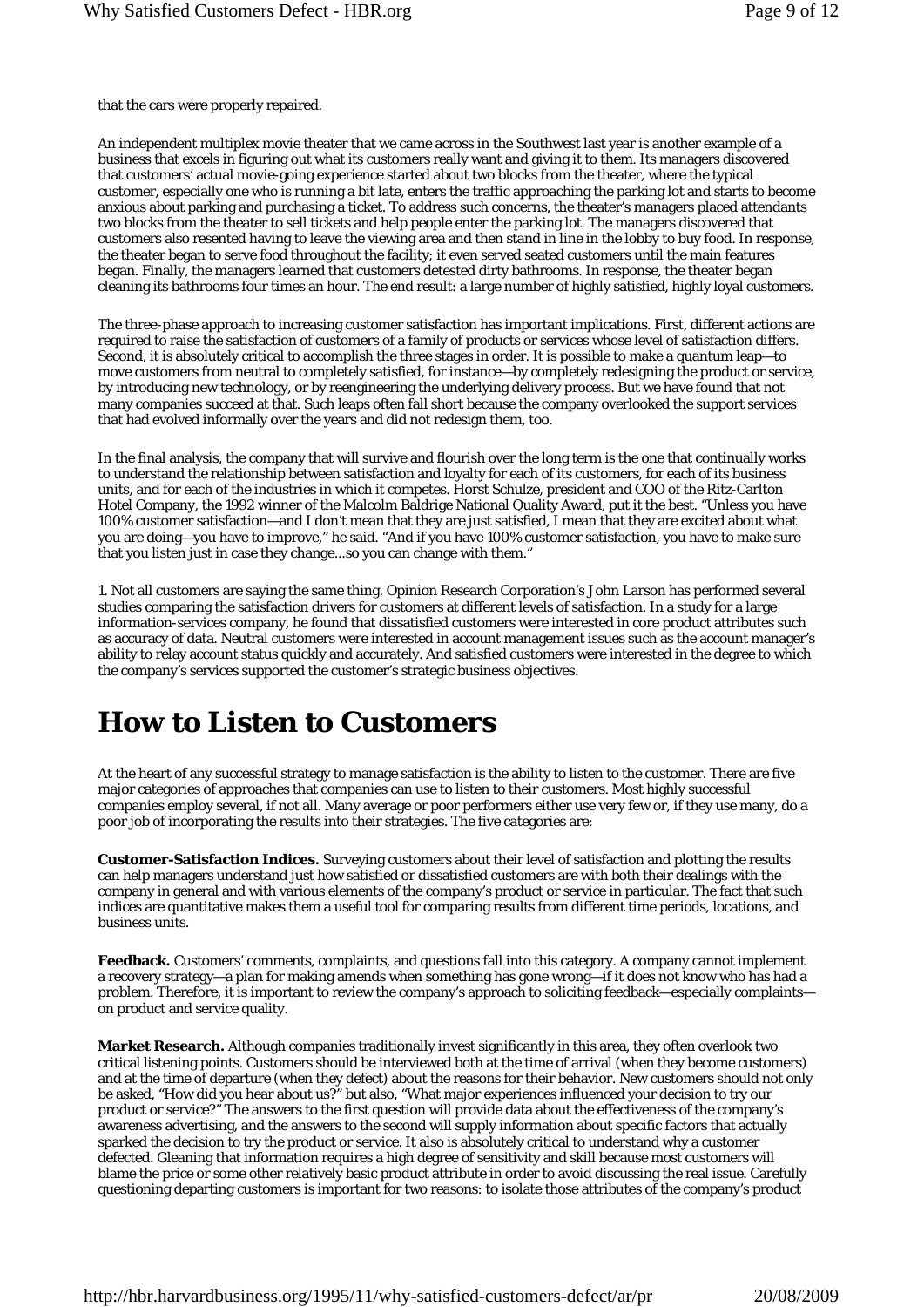or service that are causing customers to leave and to make a last-ditch attempt to keep the customer. One company we studied found that it recaptured a full 35% of its defectors just by contacting them and listening to them earnestly.

**Frontline Personnel.** Employees who have direct contact with the customer provide a superb means of listening. To take full advantage of frontline employees' interactions with customers, however, a company must train them to listen effectively and to make the first attempts at amends when customers have bad experiences. They also must have processes in place to capture the information and pass it along to the rest of the company. Many companies that excel in satisfying customers have institutionalized one other practice: All employees—not just those with frontline jobs—spend a significant amount of time interacting in depth with customers.

**Strategic Activities.** Some companies go to extremes to involve the customer in every level of their business. MTV, the cable music channel geared to 18-to 24-year-olds, insists that most of its employees must belong to the demographic target group. Southwest Airlines actually invites frequent fliers to its first round of group interviews with prospective flight attendants and considers these customers' opinions in decisions to invite certain candidates back for individual interviews. Intuit, the financial-software company, regularly brings in customers to participate in product-development sessions.

## **Measures of Loyalty**

Broadly speaking, customer loyalty is the feeling of attachment to or affection for a company's people, products, or services. These feelings manifest themselves in many forms of customer behavior. The ultimate measure of loyalty, of course, is share of purchases in the category. In the automobile business, it is share of garage. In the clothing industry, it is share of closet. And in the restaurant business, as Taco Bell president and CEO John Martin says, it is "share of stomach."

Unfortunately, such information is rarely available at the individual customer level. But there are alternative measurements, which we have grouped into three major categories.

**Intent to Repurchase.** At any time in the customer relationship, it is possible to ask customers about their future intentions to repurchase a given product or service. Although their responses are simply indications of future behavior and are not assurances, they have very important benefits. First, companies can capture this information when they measure satisfaction, making it relatively easy to link intentions and satisfaction for analytical purposes. The fact that intent to repurchase can be measured at any time in the customer relationship makes it especially valuable in industries with a long repurchase cycle. Finally, intent to repurchase actually is a very strong indicator of future behavior. Although this measure will generally overstate the probability of repurchase, the degree of exaggeration usually is fairly consistent, meaning that the future results can be predicted fairly accurately. For example, an average of 60% to 80% of automobile customers queried 90 days after buying a car say they intend to repurchase the same brand, and 35% to 40% actually do so three to four years later.

**Primary Behavior.** Depending on the industry, companies often have access to information on various transactions at the customer level and can measure five categories that show actual repurchasing behavior: recency, frequency, amount, retention, and longevity. Although they are important measures of actual behavior, they only provide a glimpse of overall share and are most useful as an indication of changes over time. Moreover, sometimes they can send the wrong message. For example, the credit-card industry traditionally measured the willingness of the consumer to pay the annual fee as its prime measure of retention. During the late 1980s and early 1990s, those same companies saw that willingness rise while actual "share of wallet"—the degree to which customers used their particular card for making purchases when they had the option of using a credit card—decreased. The consumer was willing to pay the fee to have the credit card available but often did not use it. Therefore, recency, frequency, and amount of purchase were significantly better measures of loyalty.

**Secondary Behavior.** Customer referrals, endorsements, and spreading the word are extremely important forms of consumer behavior for a company. In most product and service categories, word of mouth is one of the most important factors in acquiring new customers. Frequently, it is easier for a customer to respond honestly to a question about whether he or she would recommend the product or service to others than to a question about whether he or she intended to repurchase the product or service. Such indications of loyalty, obtained through customer surveys, are frequently ignored because they are *soft* measures of behavior that are difficult to link to eventual purchasing behavior. However, since secondary behavior significantly leverages the positive experiences of a single customer, it is very important to understand what types of experiences create such behavior.

## **Apostles and Terrorists: A Company's Best**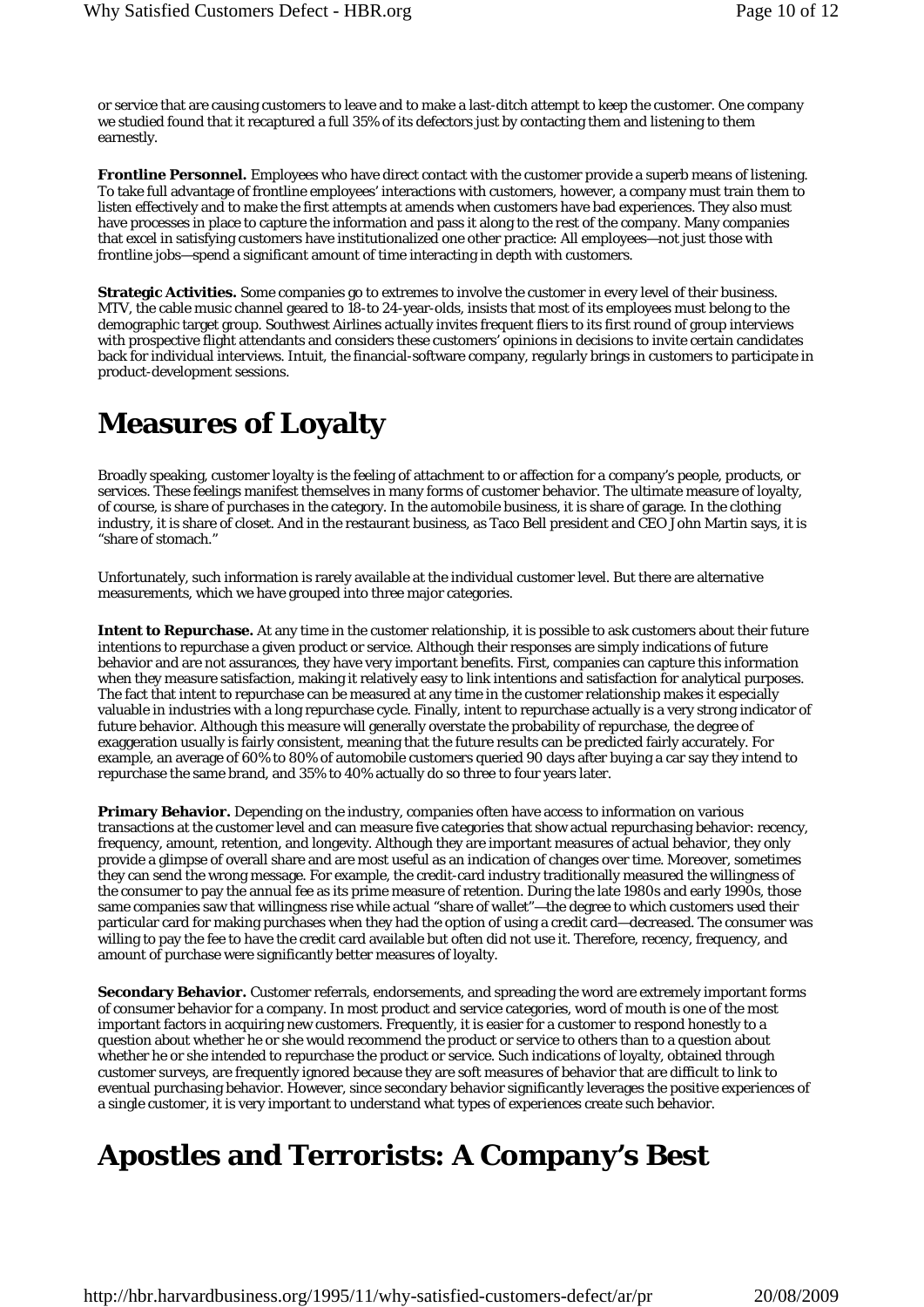## **Friends and Worst Enemies**

Although it is important and valuable to track and understand the satisfaction and loyalty of customers as a group, it is equally critical to understand the attitudes and behavior of individual customers. Depending on their unique behavioral attributes (prior individual biases), intensity of satisfaction or dissatisfaction (attitude), and ability to act on their satisfaction or dissatisfaction (competitive market dynamics), customers behave in one of four basic ways: as loyalists, as defectors, as mercenaries, or as hostages. Turning as many customers as possible into the most valuable type of loyalist, the apostle, and eliminating the most dangerous type of defector or hostage, the terrorist, should be every company's ultimate objective. (See the table "Individual Customer Satisfaction, Loyalty, and Behavior.")

| Individual Customer Satisfaction, Loyalty, and Behavior |               |                |                                    |  |
|---------------------------------------------------------|---------------|----------------|------------------------------------|--|
|                                                         | Satisfaction  | Loyalty        | <b>Behavior</b>                    |  |
| Loyalist/Apostle                                        | high          | high           | staying and supportive             |  |
| Defector/Terrorist                                      | low to medium | low to medium. | leaving or having left and unhappy |  |
| <b>Mercenary</b>                                        | high          | low to medium  | coming and going; low commitment   |  |
| Hostage                                                 | low to medium | high           | unable to switch; trapped          |  |

## **The Loyalist and the Apostle**

In most cases, the loyalist is a customer who is completely satisfied and keeps returning to the company. The loyalist is a company's bedrock. This customer's needs and the company's product or service offerings fit exceptionally well, which, not surprisingly, is why loyalists often are the easiest customers to serve. Occasionally, the match is so good that even a 5 on a 1-to-5 satisfaction scale doesn't fully capture the strength of the relationship.

Within the loyalist camp are individuals who are so satisfied, whose experience so far exceeds their expectations, that they share their strong feelings with others. They are apostles.

One company that excels in creating apostles is Intuit, maker of Quicken, the phenomenally successful financialmanagement software. Although Intuit has fewer than ten sales employees, it has hundreds of thousands of salespeople: its highly satisfied customers, who found the company's product and its customer-service staff so responsive to their unique needs that they had to tell someone else. "When you treat a customer so well that he or she goes out and tells five friends how great it is to own your product—that's when you're doing it right," says Scott Cook, Intuit's cofounder and chairman of the board.

Treating customers exceptionally well does not mean merely treating them well when everything basically is going right. It also means treating them exceptionally well when something goes terribly wrong. Highly dissatisfied customers typically include people who were highly satisfied until they purchased a single shoddy product or suffered a service failure or a sequence of unrelated failures. If a company excels in making amends—that is, in recovering—when such failures occur, customers' faith in the company is not just restored, it is deepened; and they become apostles, spreading the good word about the company to potential customers.

Of course, a company can only turn such customers into apostles if they come forward. For this reason alone, it more than pays to provide customers with numerous opportunities to express their dissatisfaction. Companies with world-class recovery organizations frequently ask customers if they are satisfied, provide toll-free customer comment numbers, fully involve frontline employees in the crusade to identify and help customers frustrated by service or product failures, and regularly review their approaches to dealing with customer problems.

## **The Defector and the Terrorist**

Defectors' ranks include those who are more than dissatisfied, quite dissatisfied, and neutral. The merely satisfied many more than most managers realize—defect, too. And as we've said, so do once highly satisfied customers who have encountered failures. Letting those customers defect is perhaps the biggest mistake managers can make. When a company has strong processes in place to understand such customers' needs better and to shower attention on them if isolated problems strike, most of them can be converted or turned once again into highly satisfied customers.